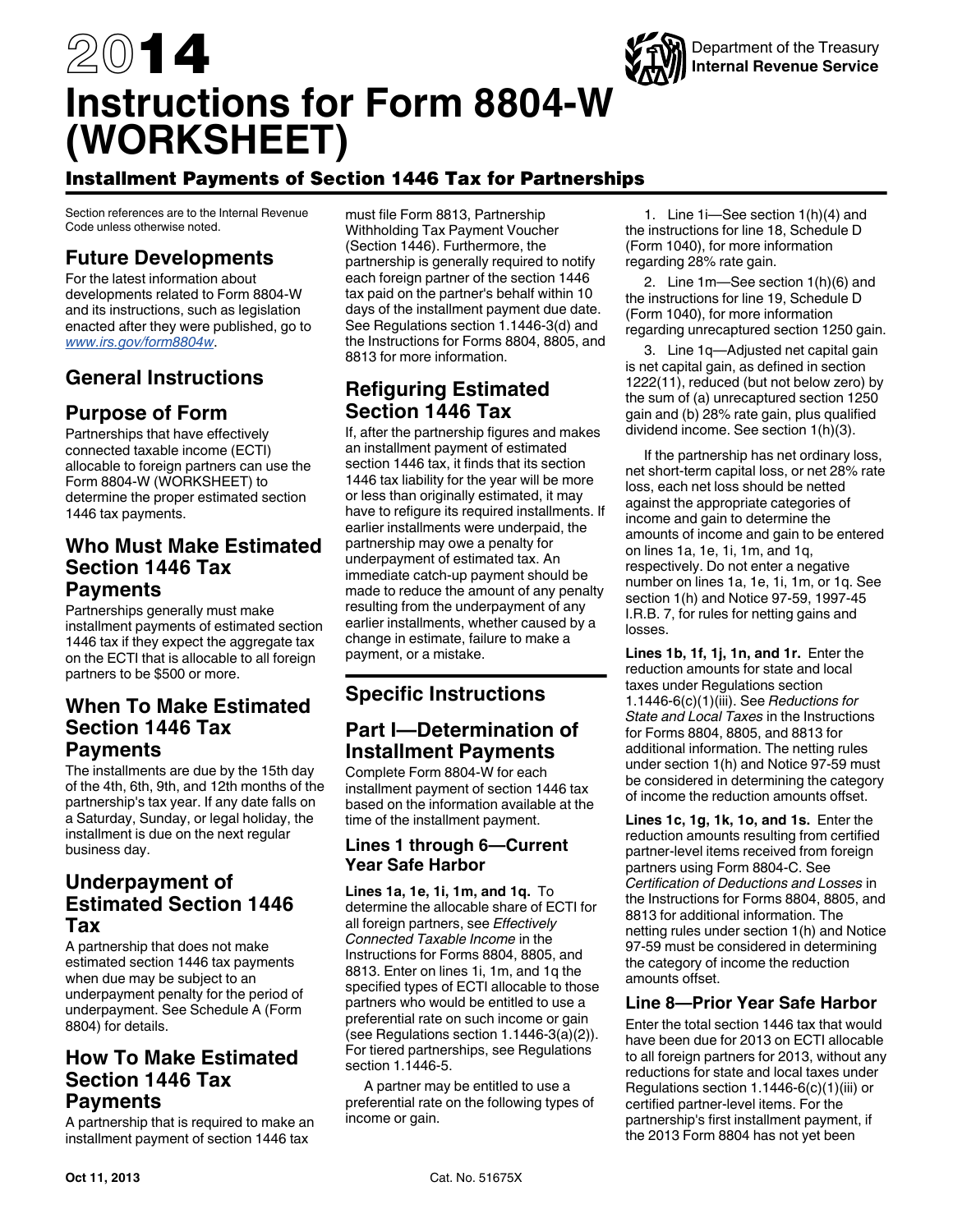filed, an estimate is acceptable. However, if the partnership later determines that this estimate is incorrect, see *Refiguring Estimated Section 1446 Tax*, earlier.

Complete line 8 only if all of the following apply:

The prior tax year consisted of 12 months,

• The partnership timely files (including extensions) a U.S. return of partnership income (for example, Form 1065) for the prior year, and

The amount of ECTI for the prior tax year is not less than 50% of the ECTI expected for the current tax year. Furthermore, the Form 8804 on which the current year ECTI will be reported must be timely filed.

If any of the above does not apply, skip line 8 and enter the amount from line 7 on line 9.

If the partnership qualifies to use the prior year safe harbor and chooses that method, it must use that method to pay each of its installments during the tax year. Furthermore, for each installment payment, the average of that installment and prior installments during the tax year must be at least 25% of the amount that satisfies the partnership's section 1446 tax liability under the prior year safe harbor. If the partnership does not satisfy both of these requirements, it will not qualify for the prior year safe harbor when determining any penalty due on Schedule A (Form 8804).

If the partnership begins using the prior year safe harbor method and it determines later in the tax year (based upon the standard option annualization method described later in these instructions) that it will not meet the 50% of ECTI requirement described in the last bulleted item above, it may make all subsequent installment payments using the standard option annualization method and it will not be subject to the penalty determined on Schedule A (Form 8804). This change in method must be disclosed in a statement attached to the Form 8804 the partnership files for the current tax year and the statement must include enough information to allow the IRS to determine whether the change was appropriate.

If the partnership begins using the prior year safe harbor method and switches to the current year safe harbor (because the partnership does not qualify for the relief described in the previous paragraph (that is, using the standard option annualization method) or the partnership chooses not to continue using it), in order to avoid an underpayment penalty on the current installment payment, the partnership must pay the sum of **(a)** the current installment payment based on the current year safe

harbor, plus **(b)** the sum of the amount by which the current year safe harbor exceeds the prior year safe harbor amount paid in for each prior installment period during which it qualified for the prior year safe harbor.

#### **Line 9**

Enter the smaller of line 7 or line 8. However, if, for any installment payment, line 7 is smaller than line 8 and you enter that smaller line 7 amount on line 9, you will not qualify for the prior year safe harbor when determining any penalty due on Schedule A (Form 8804) (see the line 8 instructions, earlier). Therefore, in that case, for any subsequent installment payment during the tax year, do not use the line 8 amount.

#### **Line 10—Installment Due Dates**

**Calendar-year taxpayers.** Enter 4-15-2014, 6-16-2014, 9-15-2014, and 12-15-2014, respectively, in columns (a) through (d).

**Fiscal-year taxpayers.** Enter the 15th day of the 4th, 6th, 9th, and 12th months of the partnership's tax year in columns (a) through (d). If the regular due date falls on a Saturday, Sunday, or legal holiday, enter the next business day.

#### **Line 11**

Enter 25% of line 9 in columns (a) through (d). If the partnership uses the annualized income installment method or the adjusted seasonal installment method, then enter the amount from line 43.

#### **Annualized income installment method and/or adjusted seasonal installment**

**method.** If the partnership's ECTI is expected to vary during the year because, for example, it operates its business on a seasonal basis, it may be able to lower the amount of one or more required installments by using the annualized income installment method and/or the adjusted seasonal installment method. For example, a ski shop, which receives most of its income during the winter months, may be able to benefit from using one or both of these methods in figuring one or more of its required installments.

To use one or both of these methods, complete Part II and/or Part III of the form. If those Parts are used for any payment date, those Parts must be used for all subsequent payment due dates. To arrive at the amount of each required installment, Part IV automatically selects the **smallest** of **(a)** the annualized income installment (if applicable), **(b)** the adjusted seasonal installment (if applicable), or **(c)**  the current year safe harbor (increased by any recapture of a reduction in a required installment under section 6655(e)(1)(B)).

### **Line 12**

Include on line 12 any 2013 overpayment that the partnership chose to credit against its 2014 tax. The overpayment is credited against unpaid required installments in the order in which the installments are required to be paid.

Also include on line 12 any:

• Section 1446 tax withheld and paid by another partnership because the partnership preparing this Form 8804-W was a partner in that partnership during the tax year. See the instructions for Form 8804, line 6b, in the Instructions for Forms 8804, 8805, and 8813.

• Section 1445(a) or  $1445(e)(1)$  tax withheld from or paid by the partnership filing this Form 8804-W during the tax year for a disposition of a U.S. real property interest. See the instructions for Form 8804, line 6c, in the Instructions for Forms 8804, 8805, and 8813.

The partnership generally enters these amounts in the column that corresponds to the installment period for which these amounts were paid or withheld. However, if the partnership learns about the payments or withholding in a subsequent installment period, the partnership may claim them in that period.

# **Parts II Through IV**

If only the adjusted seasonal installment method (Part II) is used, complete Parts II and IV. If only the annualized income installment method (Part III) is used, complete Parts III and IV. If both methods are used, complete all three parts. Enter in each column on line 11 the amounts from the corresponding column of line 43.



**Extraordinary items.** Generally, under the annualized income installment method, extraordinary items must be taken into account after annualizing the ECTI for the annualization period. Similar rules apply in determining ECTI under the adjusted seasonal installment method. An extraordinary item includes:

Any item identified in Regulations section 1.1502-76(b)(2)(ii)(C)(1), (2), (3), (4), (7), and (8);

A section 481(a) adjustment; and

Net gain or loss from the disposition of 25% or more of the fair market value of the partnership's business assets during the tax year.

These extraordinary items must be accounted for in the appropriate annualization period. However, a section 481(a) adjustment (unless the partnership makes the alternative choice under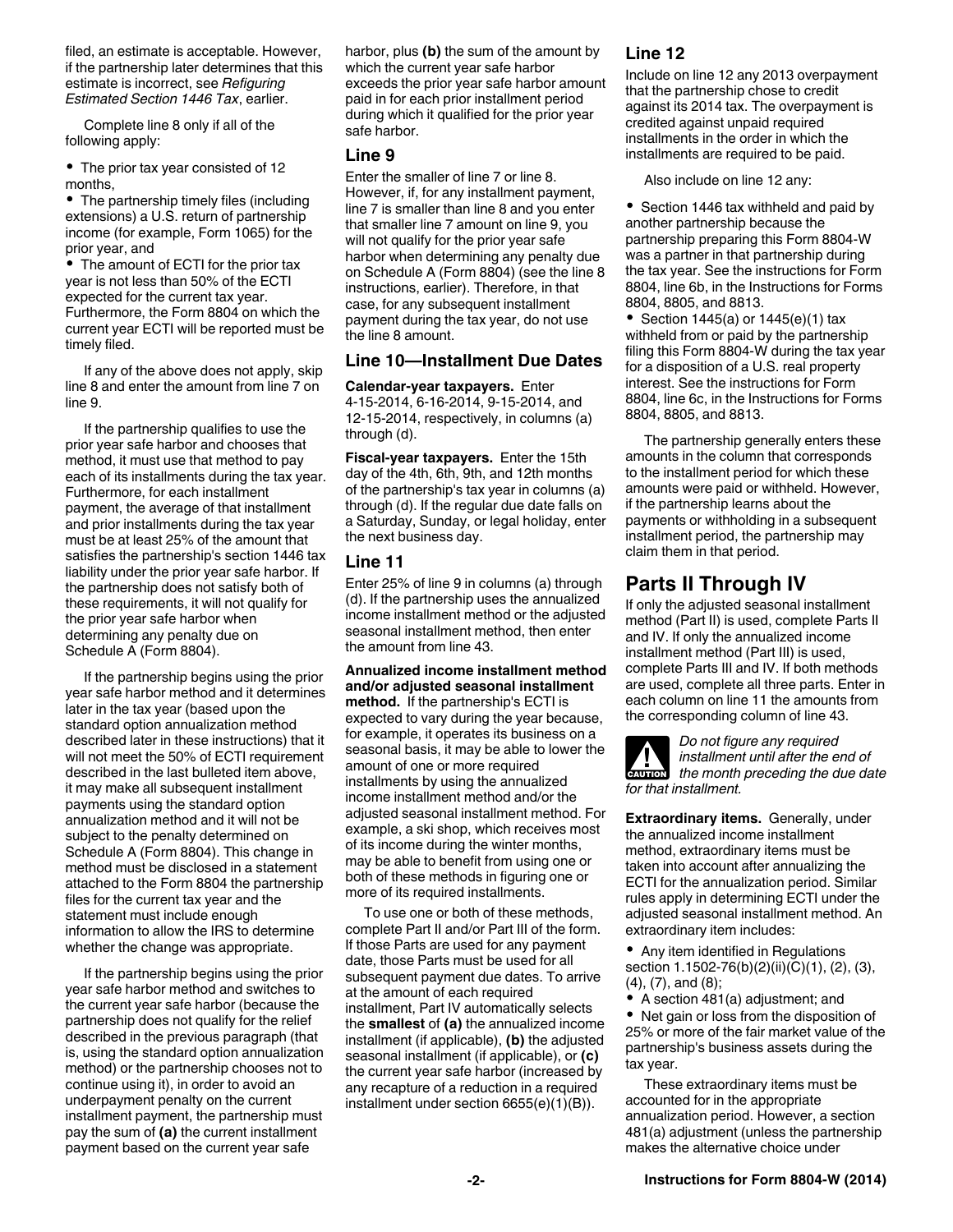Regulations section 1.6655-2(f)(3)(ii)(C)) is treated as an extraordinary item occurring on the first day of the tax year in which the item is taken into account in determining ECTI.

For more information regarding extraordinary items, see Regulations section 1.6655-2(f)(3)(ii) and the examples in Regulations section 1.6655-2(f)(3)(vii). Also see Regulations section 1.6655-3(d)(3).

*De minimis* **rule.** Extraordinary items identified above resulting from a particular transaction that total less than \$1 million (other than a section 481(a) adjustment) may be annualized using the general rules of Regulations section 1.6655-2(f), or, if the partnership chooses, may be taken into account after annualizing the ECTI for the annualization period.

# **Part II—Adjusted Seasonal Installment Method**

**Note.** Part II does not reflect the lower preferential rates permitted under Regulations section 1.1446-3(a)(2). These were omitted because, for most taxpayers, the income reported in Part II will be predominantly (or exclusively) ordinary income. If the partnership wishes to consider lower preferential rates for Part II (and if the requirements outlined in the **Note** in the line 31 instructions are met), it must attach a schedule which appropriately expands lines 15 and 22 through 25 to show the applicable special types of income or gain and the applicable percentages (see, for example, lines 33 and 34 of this schedule).

Complete this part only if the partnership's base period percentage for any 6 consecutive months of the tax year equals or exceeds 70%. Figure the base period percentage using the 6-month period in which the partnership normally receives the largest part of its ECTI. The base period percentage for any period of 6 consecutive months is the average of the three percentages figured by dividing the ECTI for the corresponding 6-consecutive-month period in each of the 3 preceding tax years by the ECTI for each of their respective tax years.

*Example.* An amusement park with a calendar year as its tax year receives the largest part of its ECTI during a 6-month period, May through October. To compute its base period percentage for this 6-month period, the amusement park figures its ECTI for each May–October period in 2011, 2012, and 2013. It then divides the ECTI for each May–October period by the total ECTI for that particular tax year. The resulting percentages are 69% (.69) for May–October 2011, 74% (.74) for May–October 2012, and 67% (.67) for May–October 2013. Because the

average of 69%, 74%, and 67% is 70%, the base period percentage for May through October 2014 is 70%. Therefore, the amusement park qualifies for the adiusted seasonal installment method.

#### **Line 15**

If the partnership has certain extraordinary items, special rules apply. Do not include on line 15 the *de minimis* extraordinary items that the partnership chooses to include on line 22b. See *Extraordinary items*, earlier.

### **Line 22b**

If the partnership has certain extraordinary items of \$1 million or more from a transaction, or a section 481(a) adjustment, special rules apply. Include these amounts on line 22b for the appropriate period. Also, include on line 22b the *de minimis* extraordinary items that the partnership chooses to exclude from line 15. See *Extraordinary items*, earlier.

### **Line 23**

Enter the reduction to the line 22c amount for state and local taxes under Regulations section 1.1446-6(c)(1)(iii) and for certified foreign partner-level items submitted under Regulations section 1.1446-6. See *Certification of Deductions and Losses* in the Instructions for Forms 8804, 8805, and 8813 for additional information.

### **Line 25**

The section 1446 applicable percentage is 35% for all corporate partners, and the section 1446 applicable percentage is, generally, 39.6% for all non-corporate partners. However, if the partnership wishes to consider lower preferential rates for non-corporate partners, it must attach a schedule which appropriately expands line 25a to show the applicable special types of income or gain and the applicable percentages (see, for example, lines 33 and 34 of this Form 8804-W).

# **Part III—Annualized Income Installment Method**

### **Line 30—Annualization Periods**

Enter in the space on line 30, columns (a) through (d), respectively, the annualization periods that the partnership is using, based on the options listed below. For example, if the partnership elects Option 1, enter on line 30 the annualization periods 2, 4, 7, and 10, in columns (a) through (d), respectively.

*Use Option 1 or Option 2 only if the partnership elected to use*  **cAUTION** the partnership elected to use<br>
one of these options by filing *Form 8842, Election To Use Different* 

*Annualization Periods for Corporate Estimated Tax, on or before the due date of the first required installment payment. Once made, the election is irrevocable for the particular tax year.*

|                    | 1st<br>Install-<br>ment | 2nd<br>Install-<br>ment | 3rd<br>Install-<br>ment | 4th<br>Install-<br>ment |
|--------------------|-------------------------|-------------------------|-------------------------|-------------------------|
| Standard<br>Option | 3                       | 3                       | 6                       | 9                       |
| Option 1           | 2                       | 4                       |                         | 10                      |
| Option 2           | 3                       | 5                       | 8                       | 11                      |

### **Line 31—ECTI Allocable to All Foreign Partners**

Enter on lines 31a through 31e the ECTI allocable to all foreign partners for the months entered for each annualization period in columns (a) through (d) on line 30. To determine the allocable share of ECTI for all foreign partners, see *Effectively Connected Taxable Income* in the Instructions for Forms 8804, 8805, and 8813.

If the partnership has certain extraordinary items, special rules apply. Do not include on line 31a, 31b, 31c, 31d, or 31e the *de minimis* extraordinary items that the partnership chooses to include on line 33a, 33e, 33i, 33m, or 33q, respectively. See *Extraordinary items*, earlier.

**Note.** Enter on lines 31c through 31e the specified types of ECTI **(a)** allocable to those partners who would be entitled to use a preferential rate on such income or gain (see Regulations section 1.1446-3(a) (2)) and **(b)** for whom the partnership has sufficient documentation to meet the requirements of Regulations section 1.1446-3(a)(2)(ii).

A partner may be entitled to use a preferential rate on the following types of income or gain.

1. Line 31c—See section 1(h)(4) and the instructions for line 18, Schedule D (Form 1040), for more information regarding 28% rate gain.

2. Line 31d—See section 1(h)(6) and the instructions for line 19, Schedule D (Form 1040), for more information regarding unrecaptured section 1250 gain.

3. Line 31e—Adjusted net capital gain is net capital gain, as defined in section 1222(11), reduced (but not below zero) by the sum of (a) unrecaptured section 1250 gain and (b) 28% rate gain, plus qualified dividend income. See section 1(h)(3).

If the partnership has net ordinary loss, net short-term capital loss, or net 28% rate loss, each net loss should be netted against the appropriate categories of income and gain to determine the amounts of income and gain to be entered